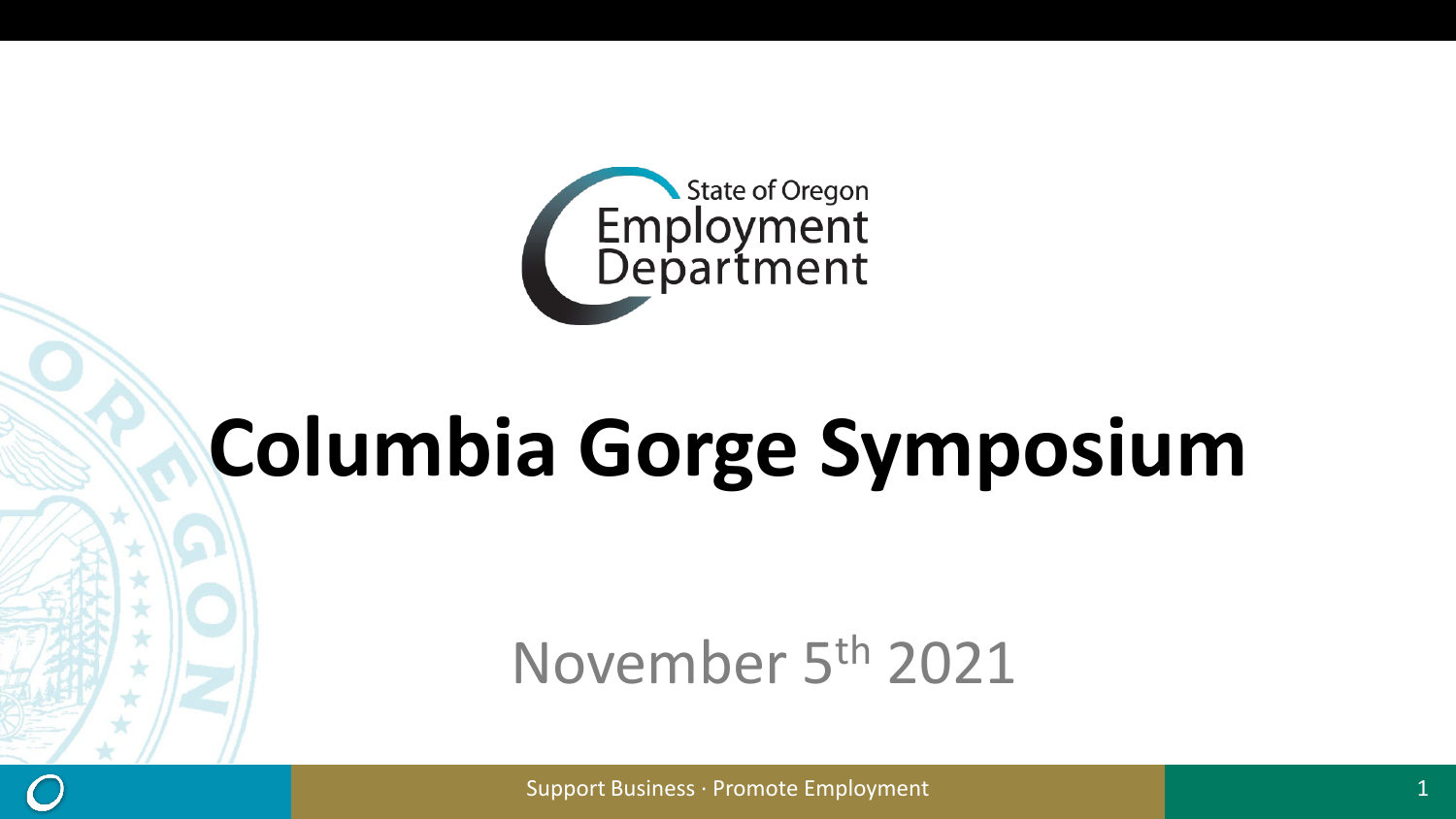#### **Oregon lost 286,000 nonfarm payroll jobs (-14.5%) in March and April 2020**



In the Great Recession, Oregon lost roughly **150,000 jobs on net over the course of a couple of years.**

In the COVID-19 recession the North Coast, Hood River, and Jefferson counties took the largest initial job losses (more than 15%).



**-26.6% to -15.0% -14.9% to - -5.0% to -9.9% 0% to -4.9%**

**10.0%**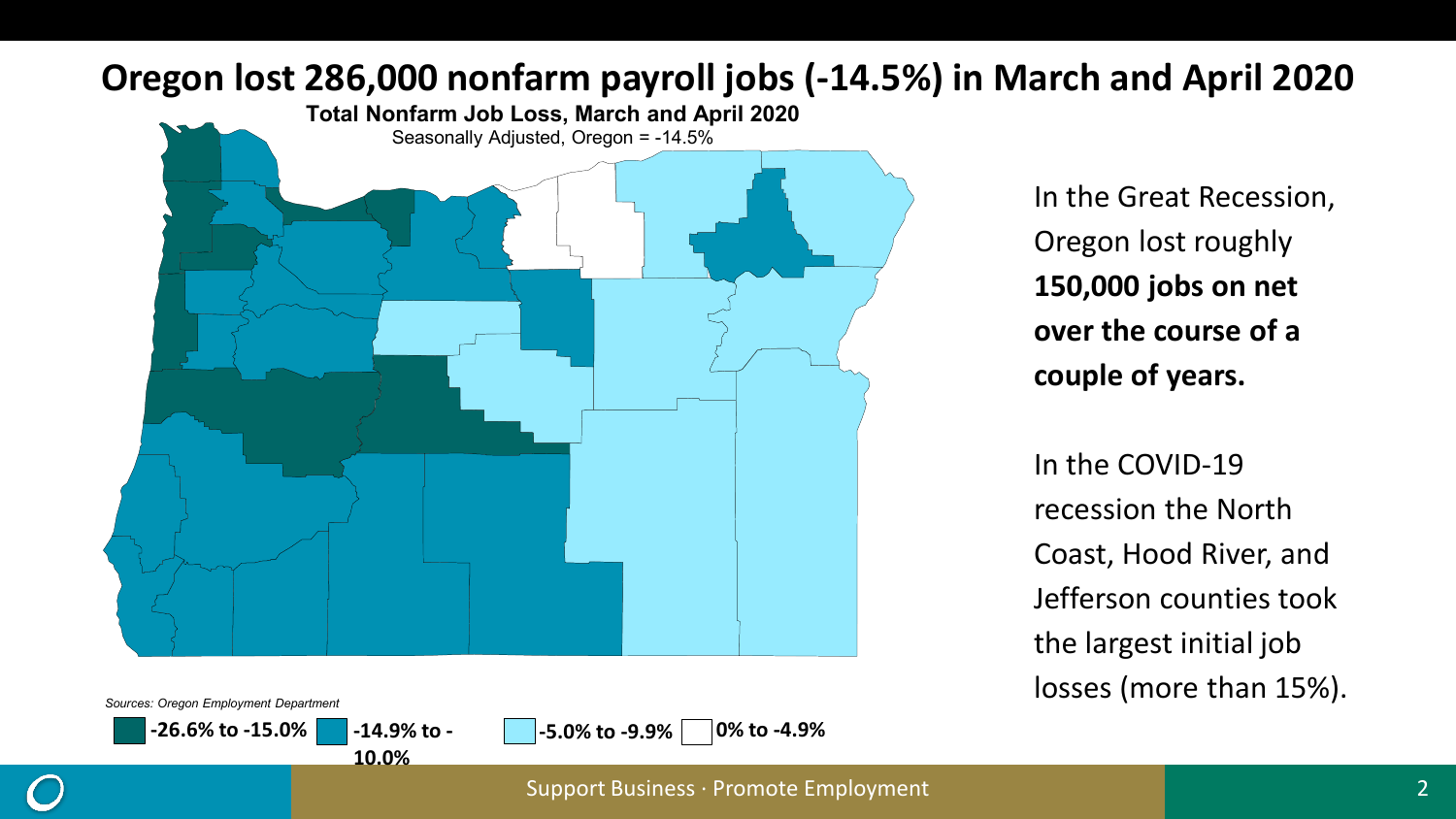

The jobs recovery is underway, but far from complete.

A comparison of job losses and recovery to date shows the depth of short-term and now more long-lasting job losses in metropolitan and rural counties alike.

*Source: Oregon Employment Department, Current Employment Statistics, Harney, Wallowa, and Crook excluded*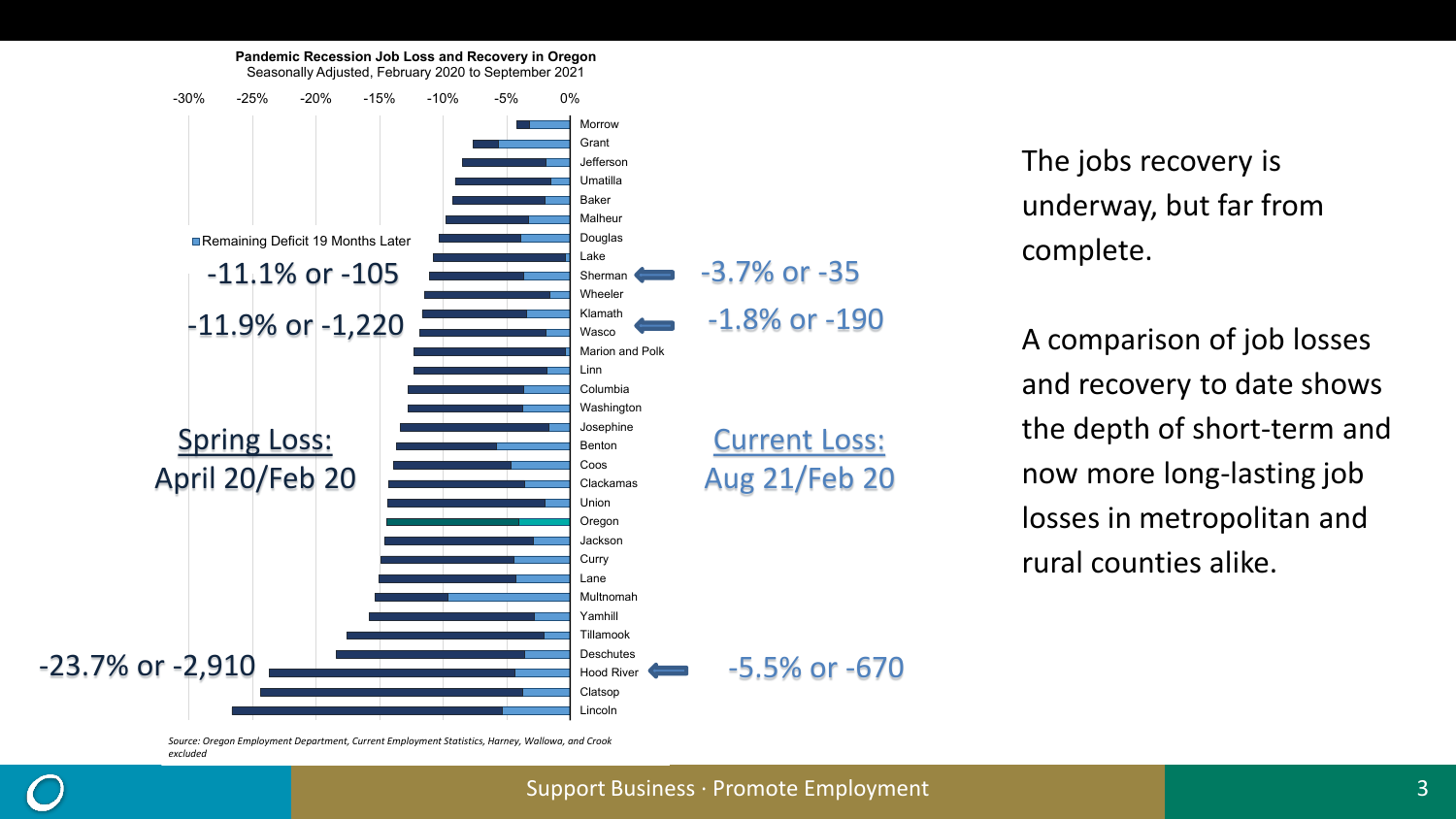|                                                 |                      | <b>Jobs to Reach</b>   |                         |                   |          |  |
|-------------------------------------------------|----------------------|------------------------|-------------------------|-------------------|----------|--|
| <b>Hood River County</b>                        | <b>Full Recovery</b> |                        | <b>Initial Job Loss</b> |                   |          |  |
|                                                 |                      | <b>Current Loss or</b> |                         | <b>March over</b> |          |  |
| Area                                            | <b>Sep 2021</b>      | Gain                   |                         | <b>April 2020</b> |          |  |
| Total nonfarm employment                        | 11.610               | (500)                  | $-4.1%$                 | (2.770)           | $-22.9%$ |  |
| Total private                                   | 10,220               | (480)                  | $-4.5%$                 | (2,700)           | $-25.3%$ |  |
| Mining, logging, and construction               | 530                  | (10)                   | $-1.9%$                 | (70)              | $-13.2%$ |  |
| Manufacturing                                   | 1,850                | (40)                   | $-2.1%$                 | (220)             | $-12.6%$ |  |
| Trade, transportation, and utilities            | 2,160                | (100)                  | $-4.4%$                 | (230)             | $-11.4%$ |  |
| Wholesale trade                                 | 530                  | 0                      | 0.0%                    | (90)              | $-17.3%$ |  |
| Retail trade                                    | 1.440                | (70)                   | $-4.6%$                 | (120)             | $-9.0%$  |  |
| Transportation, warehousing, and utilities      | 190                  | (30)                   | $-13.6%$                | (20)              | $-12.5%$ |  |
| Information                                     | 100                  | (40)                   | $-28.6%$                | (30)              | $-21.4%$ |  |
| <b>Financial activities</b>                     | 330                  | (10)                   | $-2.9%$                 | (10)              | $-3.0%$  |  |
| Professional and business services              | 1,010                | (80)                   | $-7.3%$                 | (20)              | $-1.8%$  |  |
| <b>Education and health services</b>            | 1,850                | 60                     | 3.4%                    | (230)             | $-12.8%$ |  |
| Leisure and hospitality                         | 2,040                | (190)                  | $-8.5%$                 | (1,760)           | $-67.4%$ |  |
| Arts, entertainment, and recreation             | 290                  | (20)                   | $-6.5%$                 | (940)             | $-86.2%$ |  |
| Accommodation and food services                 | 1,750                | (170)                  | $-8.9%$                 | (820)             | -53.9%   |  |
| Accommodation                                   | 490                  | 10                     | 2.1%                    | (220)             | $-53.7%$ |  |
| Food services and drinking places               | 1,260                | (180)                  | $-12.5%$                | (600)             | $-54.1%$ |  |
| Other services                                  | 350                  | (70)                   | $-16.7%$                | (130)             | $-28.9%$ |  |
| Government                                      | 1,390                | (20)                   | $-1.4%$                 | (70)              | $-4.9%$  |  |
| Federal government                              | 150                  | 0                      | $0.0\%$                 | 0                 | 0.0%     |  |
| State government                                | 100                  | 0                      | $0.0\%$                 | (10)              | $-9.1%$  |  |
| Local government                                | 1,140                | (20)                   | $-1.7%$                 | (60)              | $-5.0%$  |  |
| Local education                                 | 630                  | (30)                   | $-4.5%$                 | (30)              | $-4.2%$  |  |
| Local government excluding educational services | 510                  | 10                     | 2.0%                    | (30)              | $-6.0%$  |  |

Support Business ∙ Promote Employment

4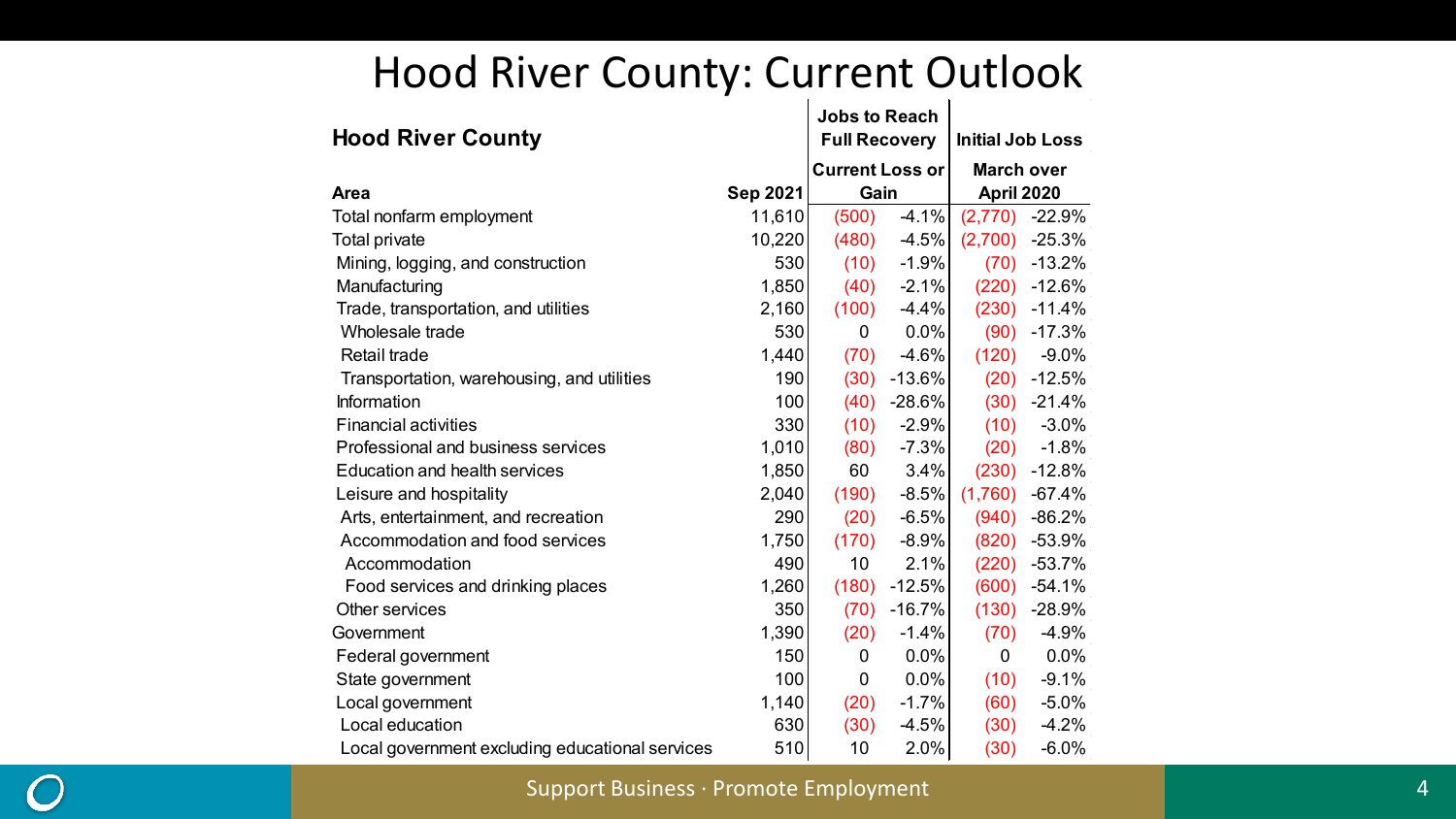**Hood River County - Food Services and Drinking Places**

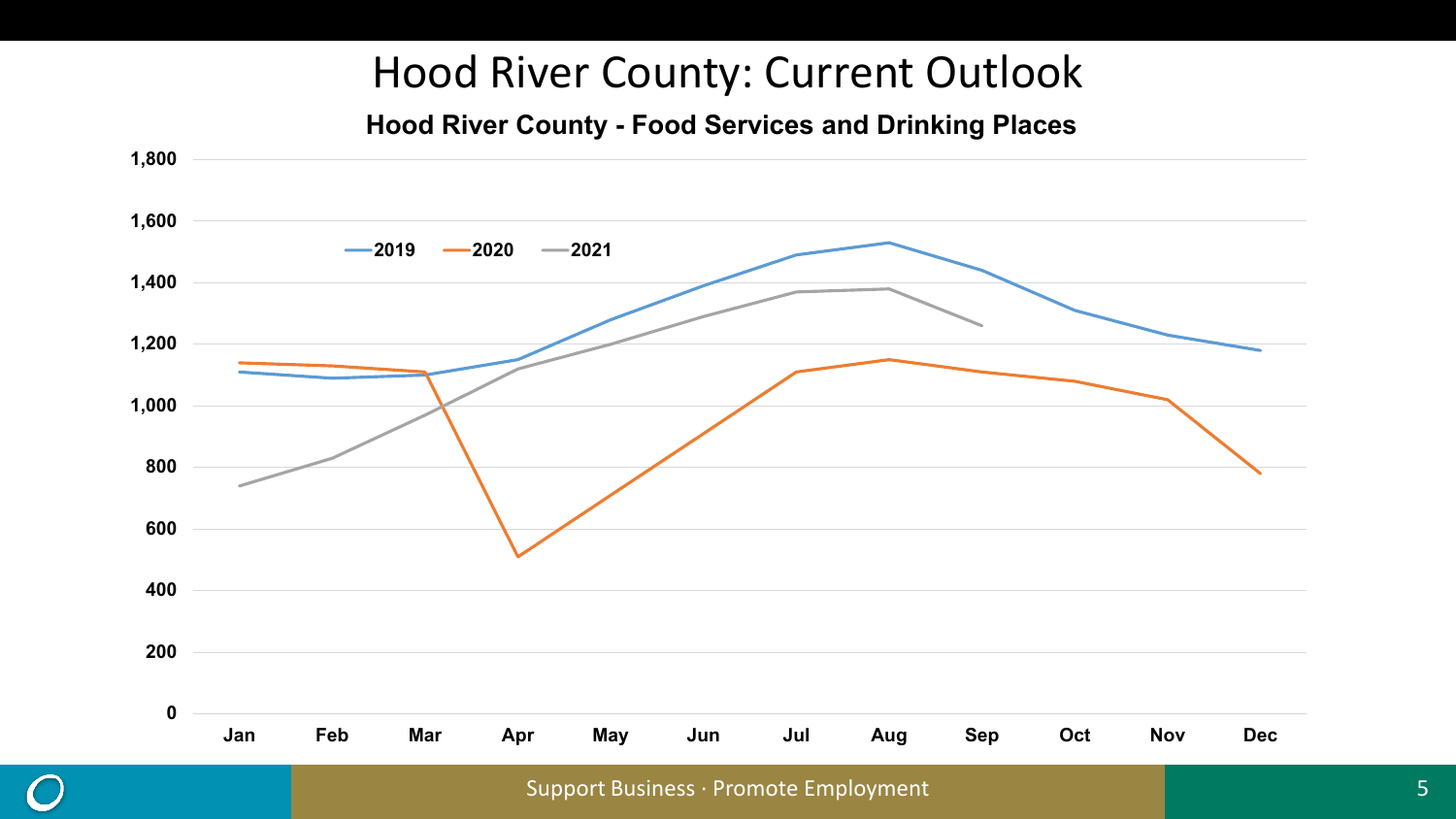**Hood River County - Accomodation**

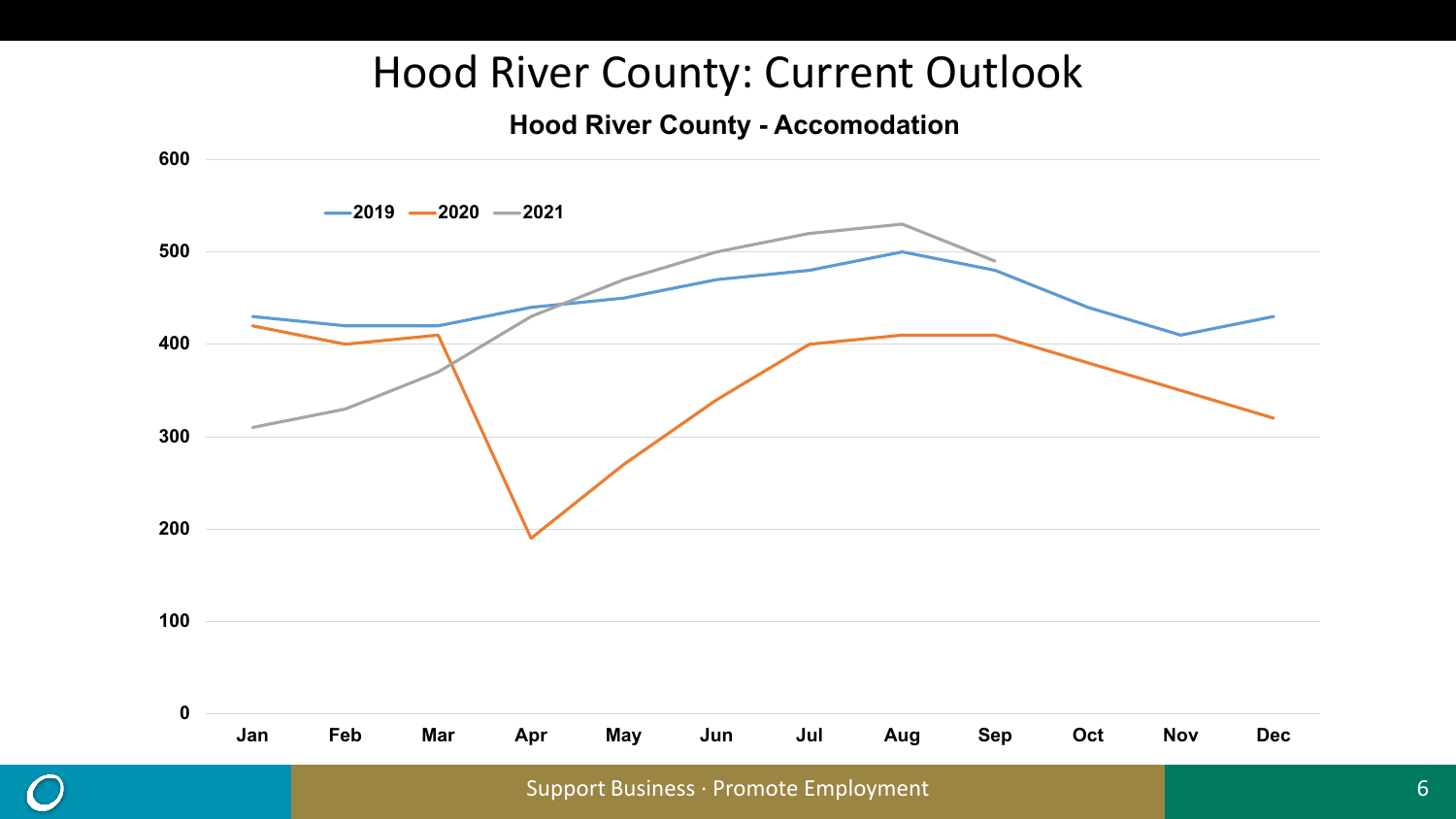**Hood River County - Arts, Entertainment and Recreation**

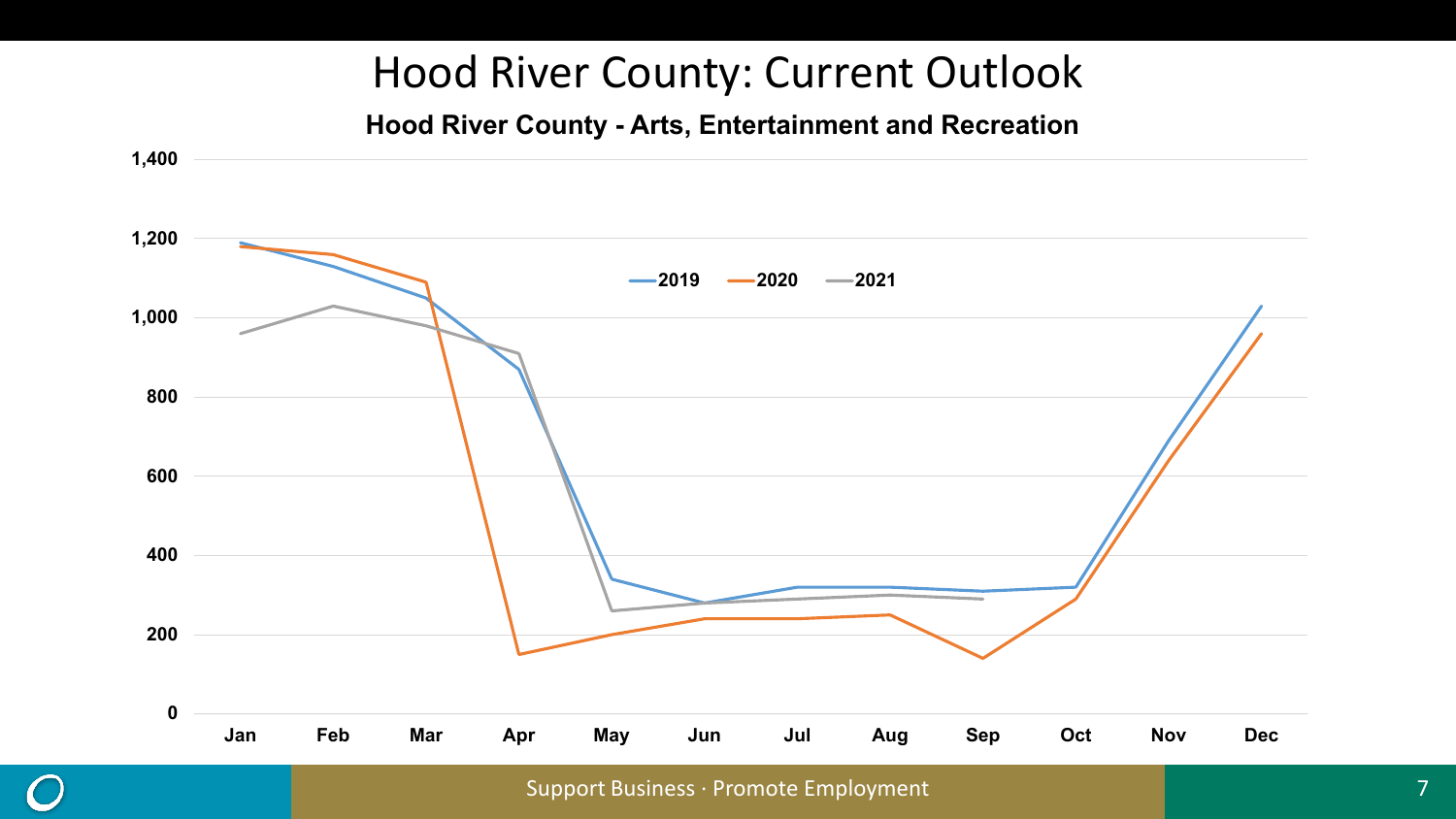#### Wasco County: Current Outlook

|                                                 |                      | <b>Jobs to Reach</b>   |                         |                   |          |  |
|-------------------------------------------------|----------------------|------------------------|-------------------------|-------------------|----------|--|
| <b>Wasco County</b>                             | <b>Full Recovery</b> |                        | <b>Initial Job Loss</b> |                   |          |  |
|                                                 |                      | <b>Current Loss or</b> |                         | <b>March over</b> |          |  |
| Area                                            | Sep 2021             | Gain                   |                         | April 2020        |          |  |
| Total nonfarm employment                        | 10,100               | (360)                  | $-3.4%$                 | (1,080)           | $-10.7%$ |  |
| Total private                                   | 8,160                | (290)                  | $-3.4%$                 | (1,000)           | $-12.3%$ |  |
| Mining, logging, and construction               | 410                  | (20)                   | $-4.7%$                 | (20)              | $-5.1%$  |  |
| Mining and logging                              | 60                   | 0                      | $0.0\%$                 | (10)              | $-16.7%$ |  |
| Construction                                    | 350                  | (20)                   | $-5.4%$                 | (10)              | $-3.0%$  |  |
| Manufacturing                                   | 540                  | (30)                   | $-5.3%$                 | 10                | 1.8%     |  |
| Trade, transportation, and utilities            | 2,110                | 0                      | 0.0%                    | (160)             | $-7.8%$  |  |
| Wholesale trade                                 | 180                  | 20                     | 12.5%                   | 10                | 6.3%     |  |
| Retail trade                                    | 1,630                | (70)                   | $-4.1%$                 | (160)             | $-9.7%$  |  |
| Transportation, warehousing, and utilities      | 300                  | 50                     | 20.0%                   | (10)              | $-4.0%$  |  |
| Information                                     | 310                  | 140                    | 82.4%                   | (10)              | $-4.8%$  |  |
| <b>Financial activities</b>                     | 300                  | (40)                   | $-11.8%$                | (20)              | $-5.9%$  |  |
| Professional and business services              | 510                  | (60)                   | $-10.5%$                | (80)              | $-15.1%$ |  |
| Education and health services                   | 2,330                | (140)                  | $-5.7%$                 | (160)             | $-6.5%$  |  |
| Ambulatory health care services                 | 470                  | 30                     | 6.8%                    | (80)              | $-17.8%$ |  |
| Nursing and residential care facilities         | 500                  | (60)                   | $-10.7%$                | (10)              | $-1.7%$  |  |
| Leisure and hospitality                         | 1,300                | (90)                   | $-6.5%$                 | (480)             | $-39.7%$ |  |
| Accommodation and food services                 | 1,180                | (50)                   | $-4.1%$                 | (430)             | $-37.7%$ |  |
| Other services                                  | 390                  | (10)                   | $-2.5%$                 | (80)              | $-21.6%$ |  |
| Government                                      | 1,900                | (110)                  | $-5.5%$                 | (80)              | $-4.1%$  |  |
| Federal government                              | 270                  | (30)                   | $-10.0%$                | 0                 | 0.0%     |  |
| State government                                | 260                  | (10)                   | $-3.7%$                 | (10)              | $-4.0%$  |  |
| Local government                                | 1,370                | (70)                   | $-4.9%$                 | (70)              | $-4.9%$  |  |
| Indian tribal                                   | 10                   | 0                      | $0.0\%$                 | 0                 | 0.0%     |  |
| Local education                                 | 680                  | (50)                   | $-6.8%$                 | (60)              | $-8.0\%$ |  |
| Local government excluding education and tribal | 680                  | (20)                   | $-2.9%$                 | (10)              | $-1.5%$  |  |

Support Business ∙ Promote Employment

8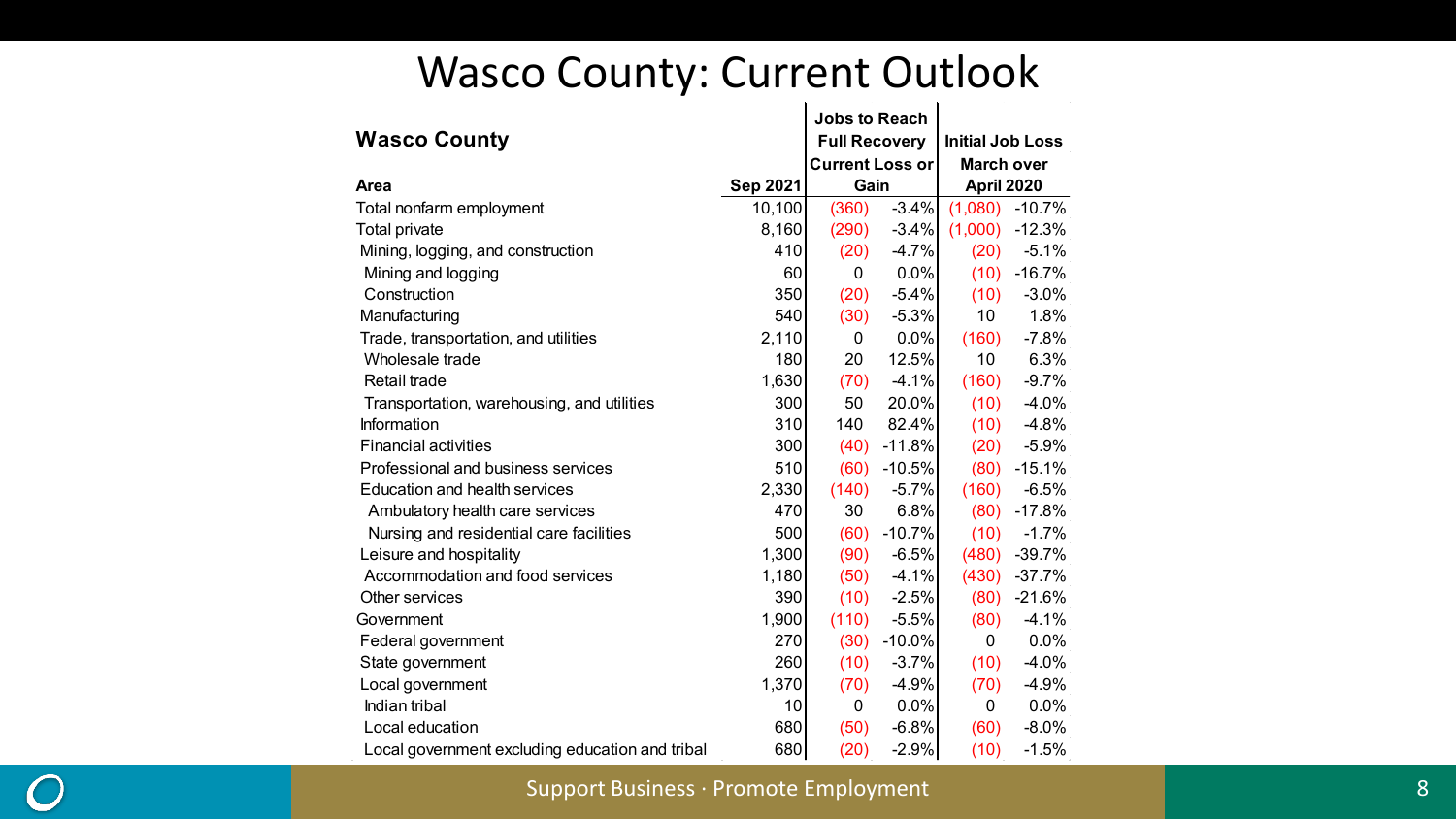#### Wasco County: Current Outlook

**Wasco County - Leisure and Hospitality**

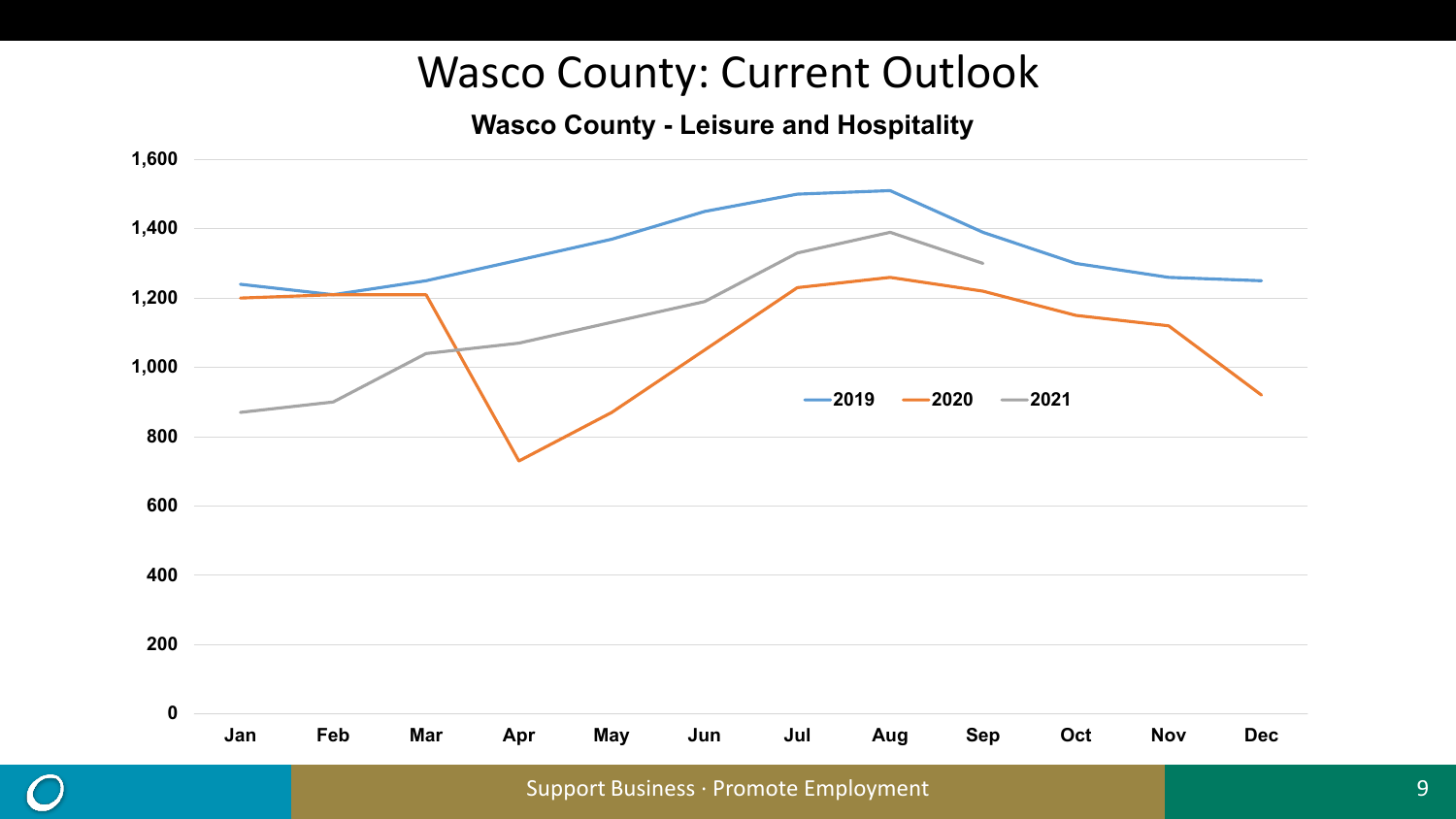#### Sherman County: Current Outlook

| <b>Sherman County</b>                | <b>Jobs to Reach</b><br><b>Full Recovery</b><br><b>Current Loss or</b> |      | <b>Initial Job Loss</b><br><b>March over</b> |                   |          |  |
|--------------------------------------|------------------------------------------------------------------------|------|----------------------------------------------|-------------------|----------|--|
| <b>Area</b>                          | <b>Sep 2021</b>                                                        | Gain |                                              | <b>April 2020</b> |          |  |
| Total nonfarm employment             | 935                                                                    | (40) | $-4.1\%$                                     | (95)              | $-10.0%$ |  |
| Total private                        | 590                                                                    | (30) | $-4.8%$                                      | (75)              | $-12.2%$ |  |
| Trade, transportation, and utilities | 280                                                                    | 25   | $9.8\%$                                      | (15)              | $-5.4%$  |  |
| Retail trade                         | 110                                                                    | 15   | 15.8%                                        | (30)              | $-23.1%$ |  |
| Leisure and hospitality              | 100                                                                    | (25) | $-20.0\%$                                    | (20)              | $-26.7%$ |  |
| Government                           | 345                                                                    | (10) | $-2.8%$                                      | (20)              | $-6.0%$  |  |
| Federal government                   | 125                                                                    | 0    | $0.0\%$                                      | 5                 | 4.3%     |  |
| State government                     | 50                                                                     | 5    | 11.1%                                        | 10                | 25.0%    |  |
| Local government                     | 170                                                                    | (15) | $-8.1\%$                                     | (35)              | $-19.4%$ |  |

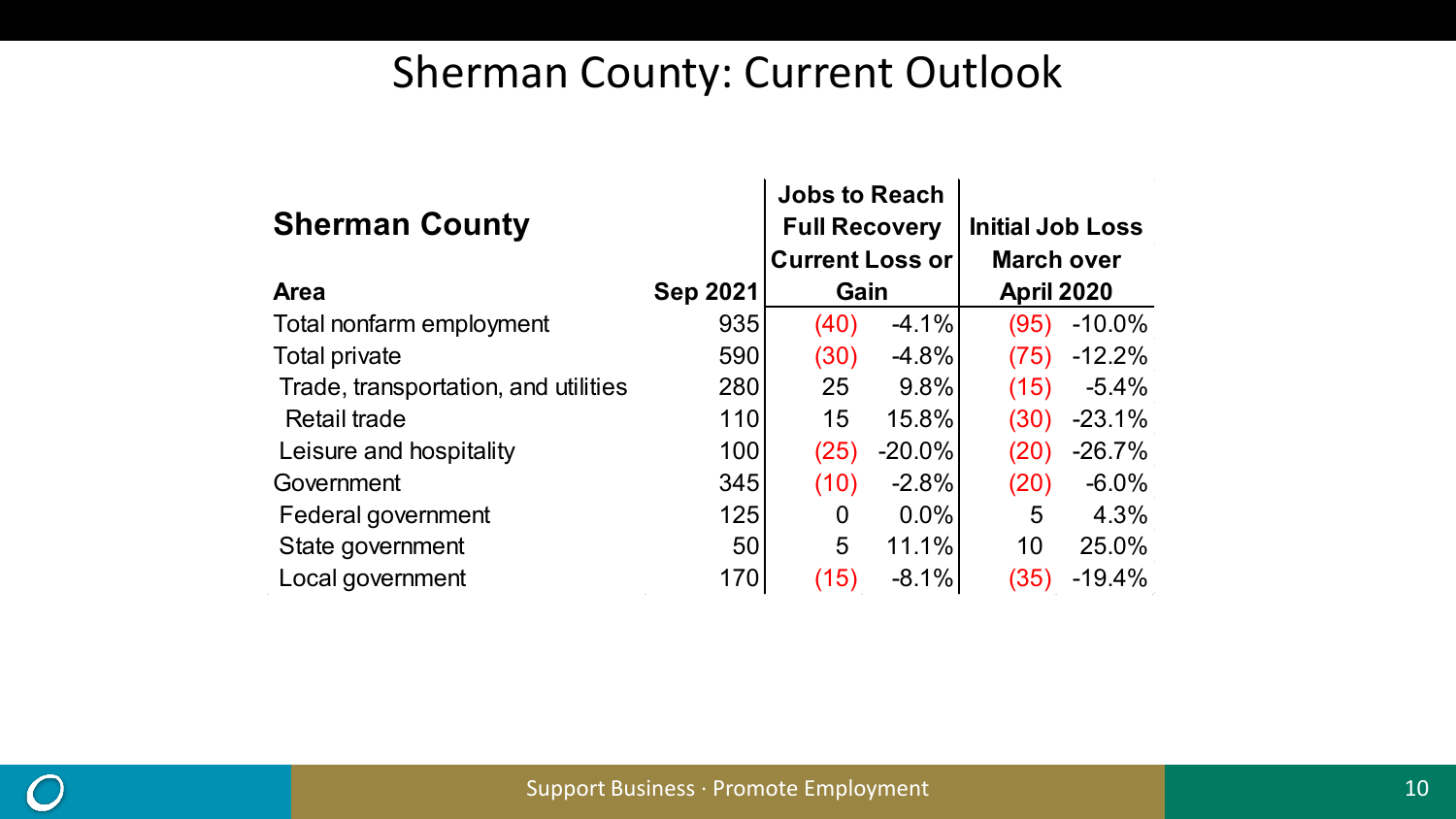### Hood River County - 1 of 5 in Oregon to Cut Payrolls in 2020

| Hood River County 2020 Covered Employment and Payroll |        |               |          | Change 2019-2020 |                |                 |          |
|-------------------------------------------------------|--------|---------------|----------|------------------|----------------|-----------------|----------|
|                                                       |        |               | Annual   |                  | Growth Percent | Growth          | Percent  |
| <b>Industry</b>                                       | Jobs   | Payroll       | Wage     |                  | <b>Jobs</b>    | Payroll         |          |
| Total all ownerships                                  | 13,263 | \$580,608,712 | \$43,777 | $-1,128$         | $-7.8%$        | $-$ \$5,805,279 | $-1.0%$  |
| Total private coverage                                | 12,041 | \$511,533,127 | \$42,483 | $-1,068$         | $-8.1%$        | $-$7,759,299$   | $-1.5%$  |
| Natural resources and mining                          | 2,386  | \$67,592,374  | \$28,329 | $-132$           | $-5.2%$        | $-$1,219,800$   | $-1.8%$  |
| Construction                                          | 487    | \$24,712,152  | \$50,744 | 7                | 1.5%           | \$1,032,830     | 4.4%     |
| Manufacturing                                         | 1,688  | \$84,905,884  | \$50,300 | $-152$           | $-8.3%$        | \$1,004,941     | 1.2%     |
| Trade, transportation and utilities                   | 2,074  | \$79,987,348  | \$38,567 | $-109$           | $-5.0%$        | \$707,035       | 0.9%     |
| Wholesale trade                                       | 508    | \$27,672,423  | \$54,473 | 1                | 0.2%           | \$747,779       | 2.8%     |
| Retail trade (44 - 45)                                | 1,416  | \$43,492,175  | \$30,715 | $-59$            | $-4.0%$        | \$1,458,813     | 3.5%     |
| Transportation, warehousing & utilities               | 150    | \$8,822,750   | \$58,818 | $-50$            | $-25.0%$       | $-$1,499,557$   | $-14.5%$ |
| Information                                           | 119    | \$8,810,382   | \$74,037 | $-29$            | $-19.6%$       | $-$ \$362,156   | $-3.9%$  |
| <b>Financial activities</b>                           | 224    | \$14,290,381  | \$63,796 | $-17$            | $-7.1%$        | \$1,118,497     | 8.5%     |
| Professional and business services                    | 1,027  | \$82,852,081  | \$80,674 | -75              | $-6.8%$        | $-$ \$3,567,785 | $-4.1%$  |
| Professional and technical services                   | 834    | \$75,802,096  | \$90,890 | -54              | $-6.1%$        | -\$3,860,892    | $-4.8%$  |
| Education and health services                         | 1,748  | \$86,911,582  | \$49,721 | 3                | 0.2%           | \$1,740,788     | 2.0%     |
| Leisure and hospitality                               | 1,872  | \$45,930,959  | \$24,536 | $-502$           | $-21.1%$       | $-$7,575,134$   | $-14.2%$ |
| Other services                                        | 405    | \$15,016,382  | \$37,077 | $-66$            | $-14.0%$       | $-$701,173$     | $-4.5%$  |
| Total all government                                  | 1,222  | \$69,075,585  | \$56,527 | $-61$            | $-4.8%$        | \$1,954,020     | 2.9%     |
| Total federal government                              | 131    | \$8,560,155   | \$65,345 | 9                | 7.4%           | \$1,048,839     | 14.0%    |
| Total state government                                | 81     | \$4,708,541   | \$58,130 | -5               | $-5.8%$        | $-$104,704$     | $-2.2%$  |
| Total local government                                | 1,010  | \$55,806,889  | \$55,254 | -65              | $-6.0%$        | \$1,009,885     | 1.8%     |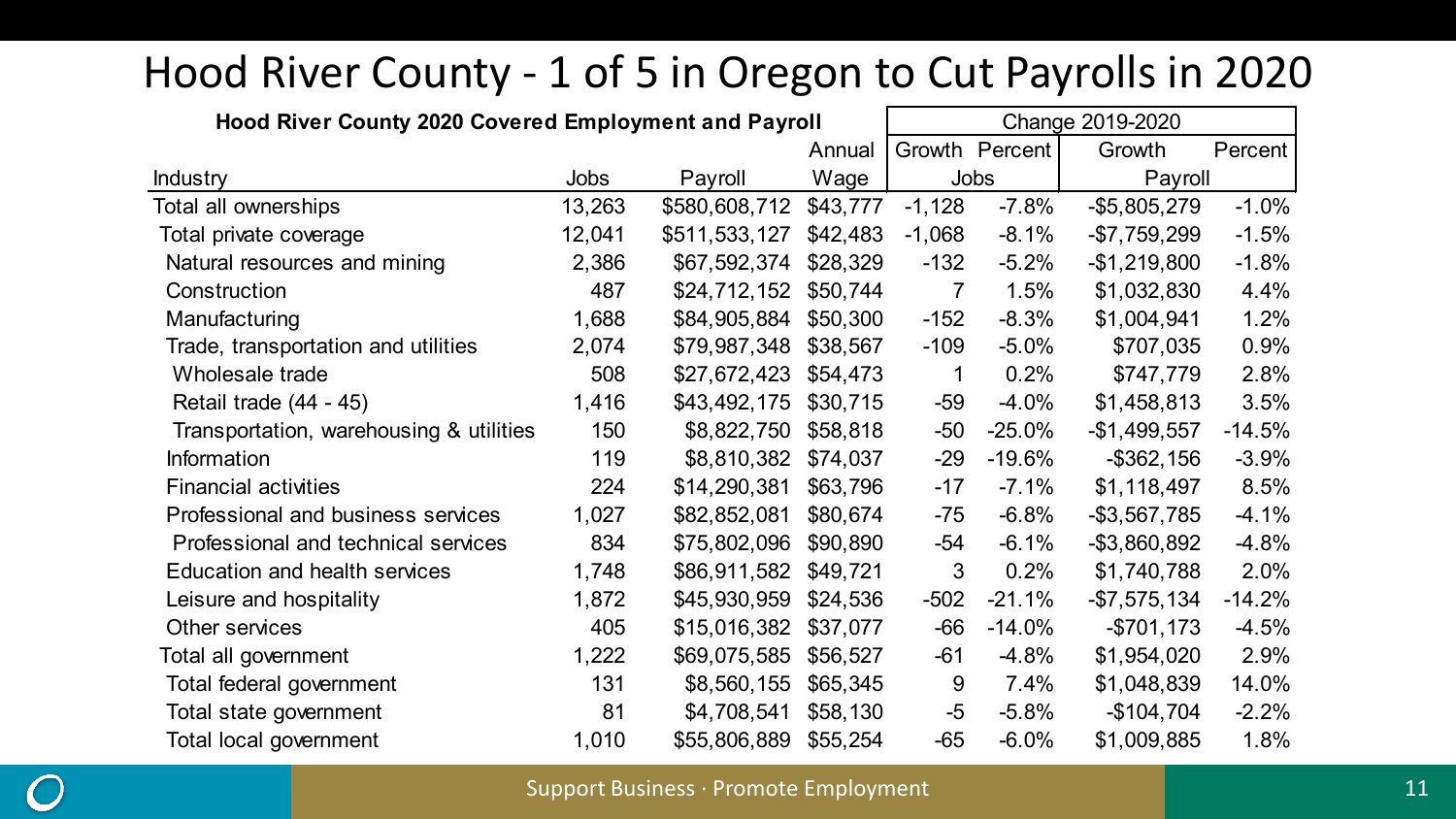#### Hood River County – PPP Has Big Impact Despite Payroll Loss

- The Paycheck Protection Program distributed nearly \$104 million in loan assistance to eligible Hood River County business.
- A total of 1,307 loans were approved with 606 loans or about \$49 million forgiven to date according to the SBA
- To be eligible for forgiveness, at least 60% of the total borrowed or close to \$30 million had to be spent on payroll costs

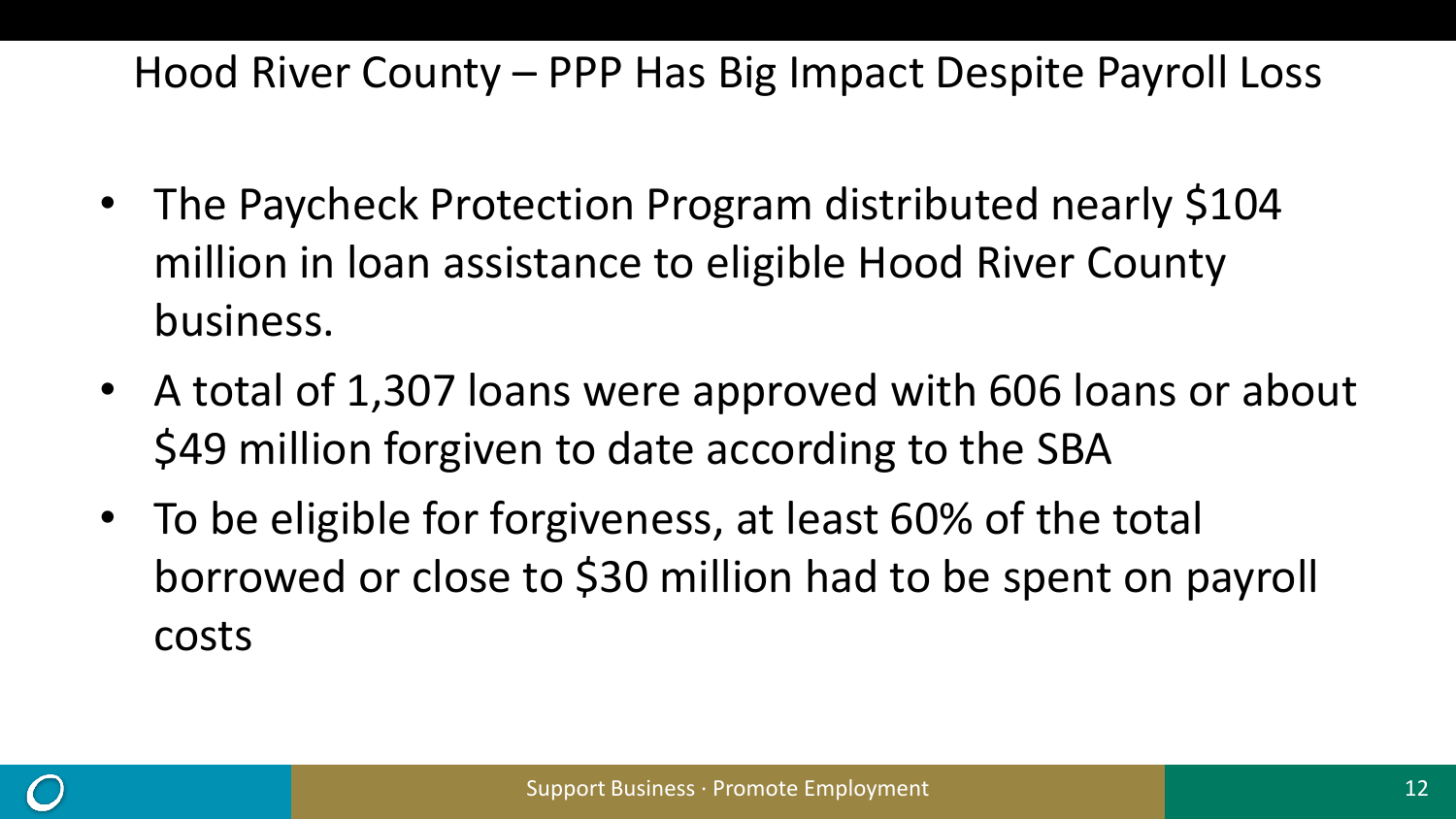#### Wasco County - Payrolls Rise Nearly 5% in 2020

| <b>Wasco County 2020 Covered Employment and Payroll</b> |             |                        | Change 2019-2020 |             |                |                 |          |
|---------------------------------------------------------|-------------|------------------------|------------------|-------------|----------------|-----------------|----------|
|                                                         |             |                        | Annual           |             | Growth Percent | Growth          | Percent  |
| <b>Industry</b>                                         | <b>Jobs</b> | Payroll                | Wage             |             | <b>Jobs</b>    | Payroll         |          |
| Total all ownerships                                    | 11,182      | \$510,997,193          | \$45,698         | $-585$      | $-5.0%$        | \$23,530,972    | 4.8%     |
| Total private coverage                                  | 9,403       | \$405,713,934          | \$43,147         | $-501$      | $-5.1%$        | \$22,776,616    | 5.9%     |
| Natural resources and mining                            | 1,661       | \$47,609,053           | \$28,663         | $-25$       | $-1.5%$        | \$2,940,120     | 6.6%     |
| Construction                                            | 338         | \$17,756,295           | \$52,533         | -8          | $-2.3%$        | $-$143,689$     | $-0.8%$  |
| Manufacturing                                           | 571         | \$28,683,441           | \$50,234         | $-32$       | $-5.3%$        | \$2,512,374     | 9.6%     |
| Trade, transportation and utilities                     | 2,041       | \$75,968,617           | \$37,221         | $-23$       | $-1.1%$        | \$4,212,237     | 5.9%     |
| Wholesale trade                                         | 164         | \$8,045,991            | \$49,061         | $\mathbf 0$ | 0.0%           | \$4,551         | 0.1%     |
| Retail trade (44 - 45)                                  | 1,641       | \$54,207,694           | \$33,033         | -42         | $-2.5%$        | \$2,561,194     | 5.0%     |
| Transportation, warehousing & utilities                 | 236         | \$13,714,932           | \$58,114         | 20          | 9.3%           | \$1,646,492     | 13.6%    |
| Information                                             | 233         | \$45,713,175 \$196,194 |                  | 53          | 29.4%          | \$19,938,786    | 77.4%    |
| <b>Financial activities</b>                             | 257         | \$12,121,816           | \$47,167         | -8          | $-3.0%$        | \$672,684       | 5.9%     |
| Professional and business services                      | 478         | \$27,119,641           | \$56,736         | $-93$       | $-16.3%$       | $-$3,000,734$   | $-10.0%$ |
| Professional and technical services                     | 222         | \$14,805,406           | \$66,691         | 1           | 0.5%           | \$1,434,961     | 10.7%    |
| <b>Education and health services</b>                    | 2,383       | \$116,603,039          | \$48,931         | 40          | 1.7%           | \$1,507,332     | 1.3%     |
| Leisure and hospitality                                 | 1,103       | \$23,810,811           | \$21,587         | $-231$      | $-17.3%$       | $-$3,039,495$   | $-11.3%$ |
| Other services                                          | 326         | \$9,848,389            | \$30,210         | $-182$      | $-35.8%$       | $-$ \$3,255,254 | $-24.8%$ |
| Total all government                                    | 1,779       | \$105,283,259          | \$59,181         | -84         | $-4.5%$        | \$754,356       | 0.7%     |
| Total federal government                                | 282         | \$25,225,200           | \$89,451         | -6          | $-2.1%$        | \$188,369       | 0.8%     |
| Total state government                                  | 241         | \$15,130,472           | \$62,782         | -12         | $-4.7%$        | $-$ \$316,544   | $-2.0\%$ |
| Total local government                                  | 1,257       | \$64,927,587           | \$51,653         | -65         | $-4.9%$        | \$882,531       | 1.4%     |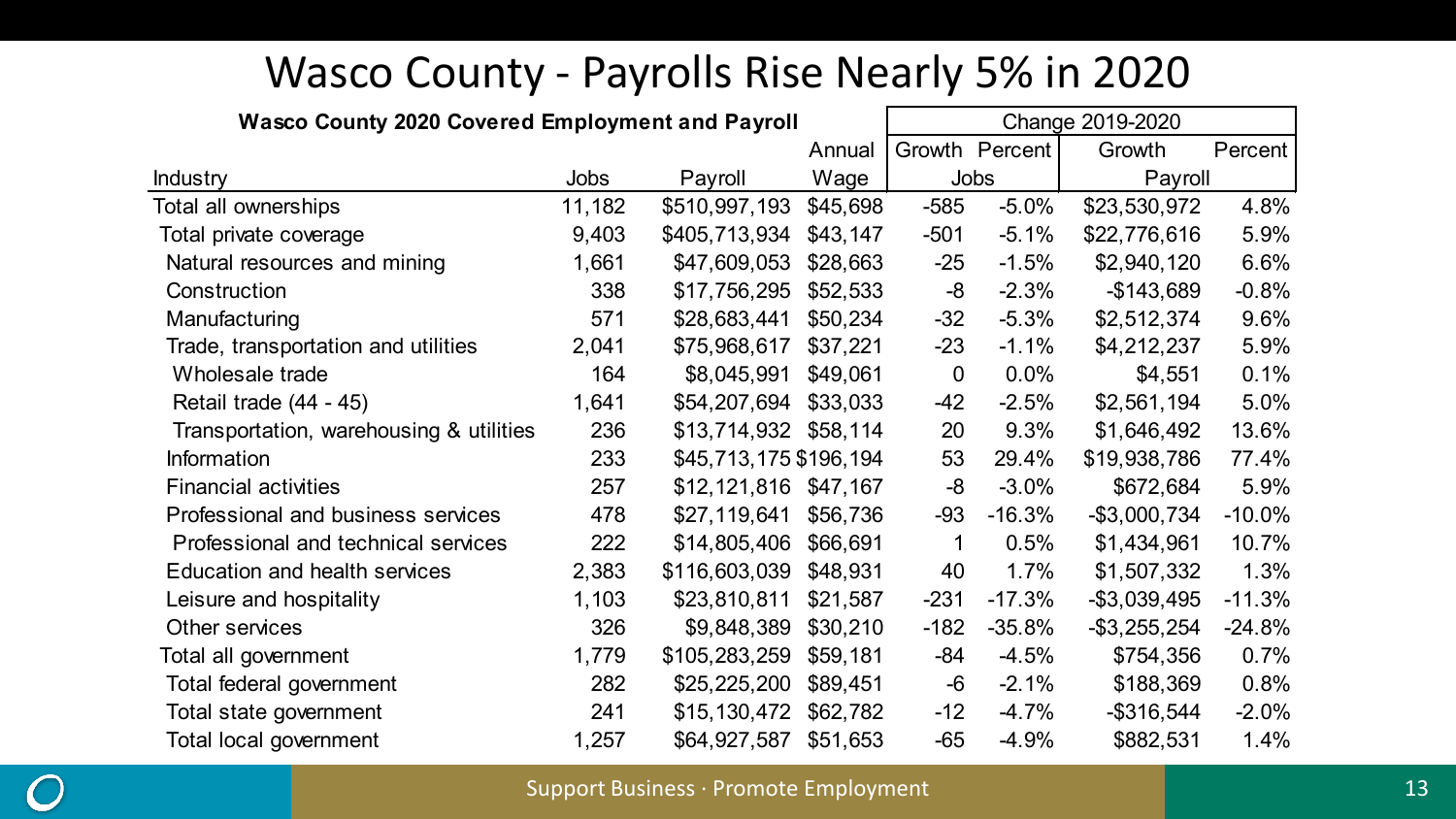#### Wasco County – PPP Distributed More than \$46 Million

- The Paycheck Protection Program distributed more than \$46 million in loan assistance to eligible Wasco County business
- A total of 653 loans were approved with 295 loans or about \$28 million forgiven to date according to the SBA
- To be eligible for forgiveness, at least 60% of the total borrowed or close to \$17 million had to be spent on payroll costs

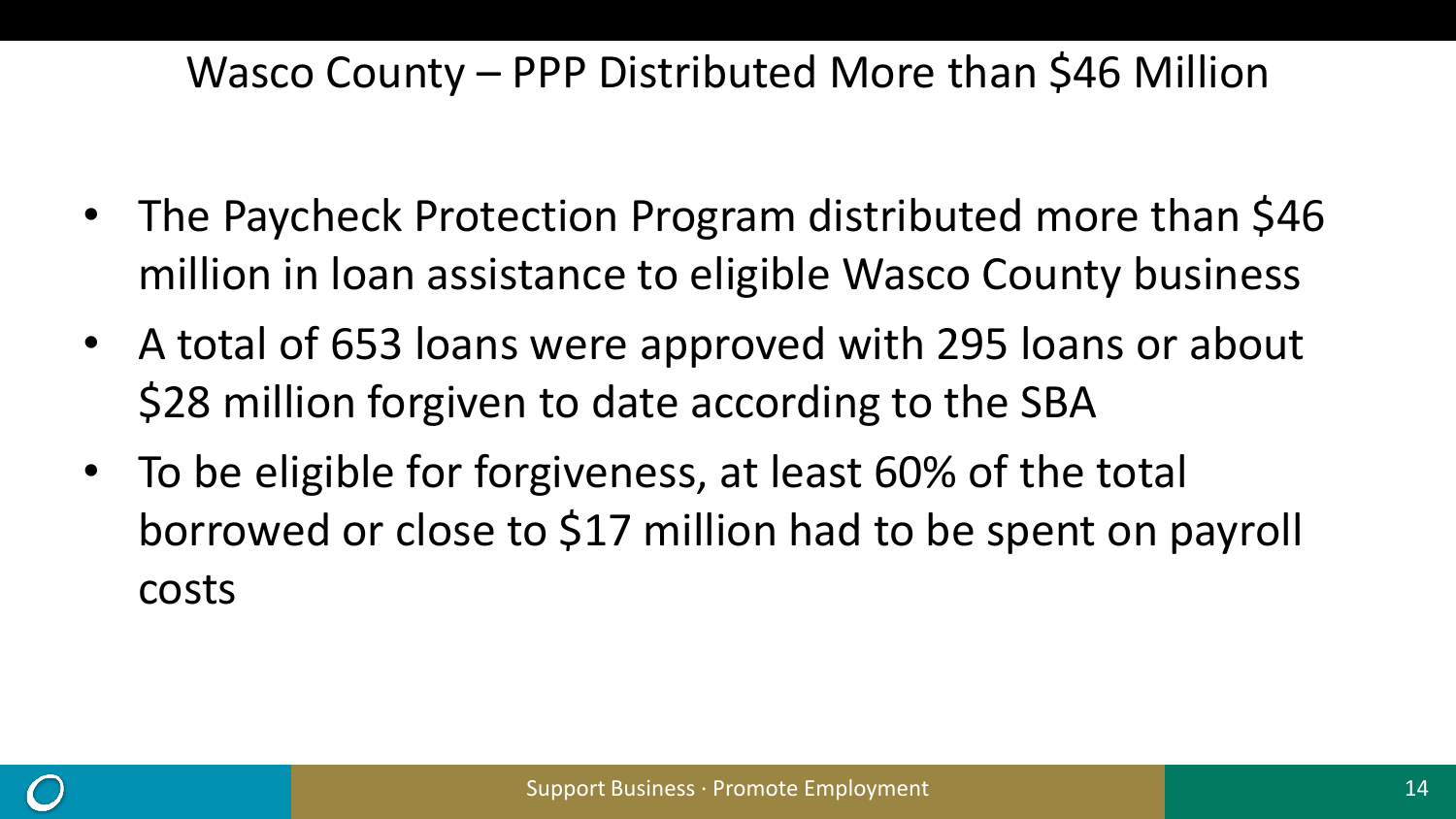### Sherman County - Payrolls Rise +9% in 2020

| <b>Sherman County 2020 Covered Employment and Payroll</b> |             |              |          |                |                | Change 2019-2020 |          |
|-----------------------------------------------------------|-------------|--------------|----------|----------------|----------------|------------------|----------|
|                                                           |             |              | Annual   |                | Growth Percent | Growth           | Percent  |
| <b>Industry</b>                                           | <b>Jobs</b> | Payroll      | Wage     |                | <b>Jobs</b>    | Payroll          |          |
| Total all ownerships                                      | 931         | \$48,417,224 | \$52,006 | 8              | 0.9%           | \$4,093,472      | 9.2%     |
| Total private coverage                                    | 627         | \$29,113,596 | \$46,433 | 25             | 4.2%           | \$3,207,380      | 12.4%    |
| Natural resources and mining                              | 30          | \$1,501,168  | \$50,039 | $\mathbf 0$    | 0.0%           | \$143,188        | 10.5%    |
| Construction                                              | 83          | \$6,764,248  | \$81,497 | 3              | 3.8%           | \$344,616        | 5.4%     |
| Trade, transportation and utilities                       | 286         | \$11,080,102 | \$38,742 | 54             | 23.3%          | \$2,919,322      | 35.8%    |
| Wholesale trade                                           | 28          | \$1,428,238  | \$51,008 | -6             | $-17.6%$       | $-$ \$240,555    | $-14.4%$ |
| Retail trade (44 - 45)                                    | 125         | \$2,923,341  | \$23,387 | 36             | 40.4%          | \$1,079,503      | 58.5%    |
| Transportation, warehousing & utilities                   | 133         | \$6,728,523  | \$50,590 | 24             | 22.0%          | \$2,080,374      | 44.8%    |
| Professional and business services                        | 33          | \$2,244,859  | \$68,026 | 6              | 22.2%          | \$403,950        | 21.9%    |
| Leisure and hospitality                                   | 78          | \$1,919,670  | \$24,611 | $-30$          | $-27.8%$       | $-$797,054$      | $-29.3%$ |
| Other services                                            | 24          | \$1,180,395  | \$49,183 | $\overline{2}$ | 9.1%           | \$112,678        | 10.6%    |
| Total all government                                      | 304         | \$19,303,628 | \$63,499 | $-18$          | $-5.6%$        | \$886,092        | 4.8%     |
| Total federal government                                  | 125         | \$12,180,277 | \$97,442 | 2              | 1.6%           | \$918,489        | 8.2%     |
| Total state government                                    | 37          | \$1,934,673  | \$52,288 | -7             | $-15.9%$       | $-$201,276$      | $-9.4%$  |
| Total local government                                    | 142         | \$5,188,678  | \$36,540 | $-12$          | $-7.8%$        | \$168,879        | 3.4%     |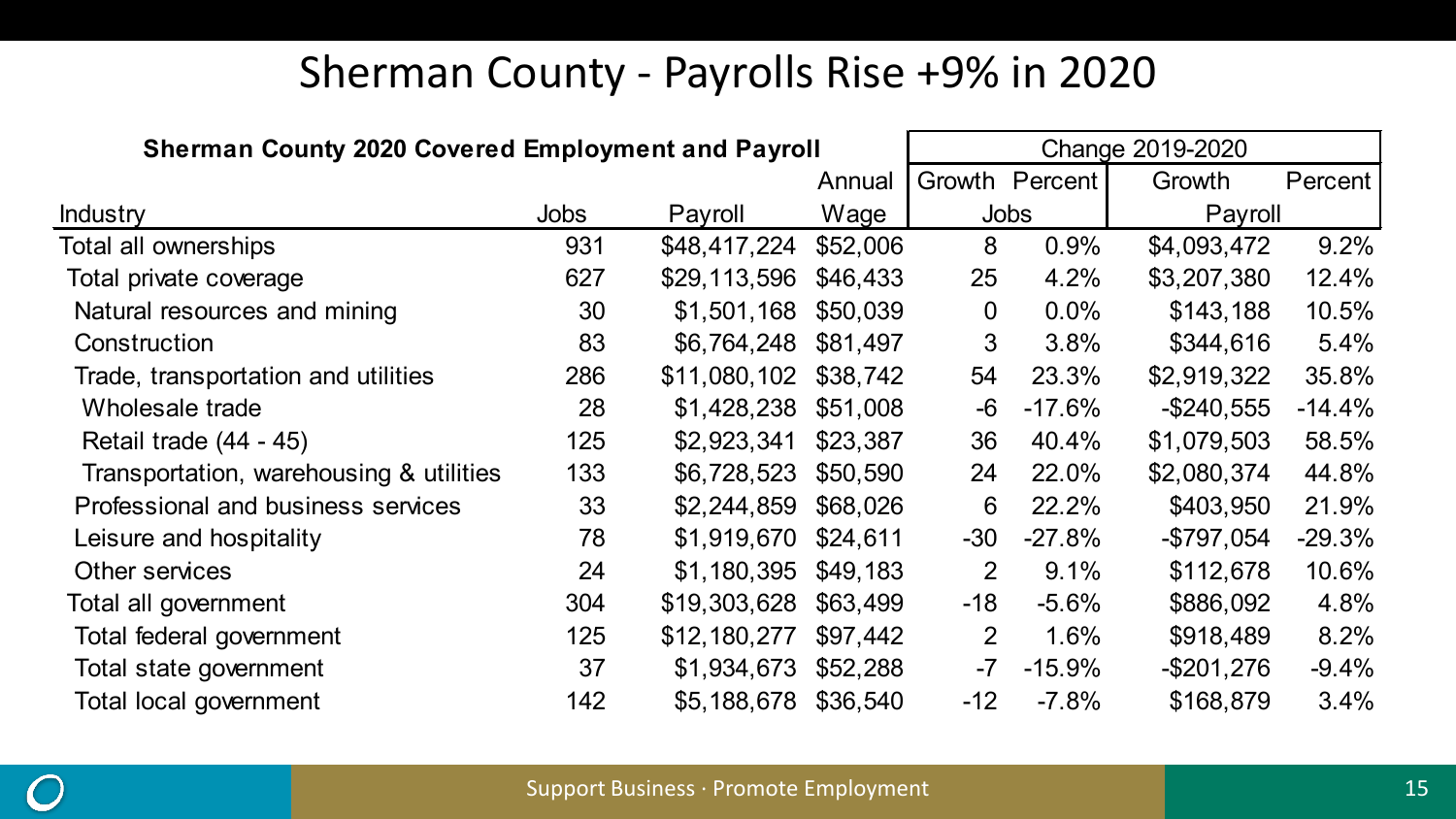### Sherman County – PPP Distributed Nearly \$6 Million

- The Paycheck Protection Program distributed \$5.7 million in loan assistance to eligible Sherman County business
- A total of 88 loans were approved with 46 loans or about \$2 million forgiven to date according to the SBA
- To be eligible for forgiveness, at least 60% of the total borrowed or close to \$1.2 million had to be spent on payroll costs

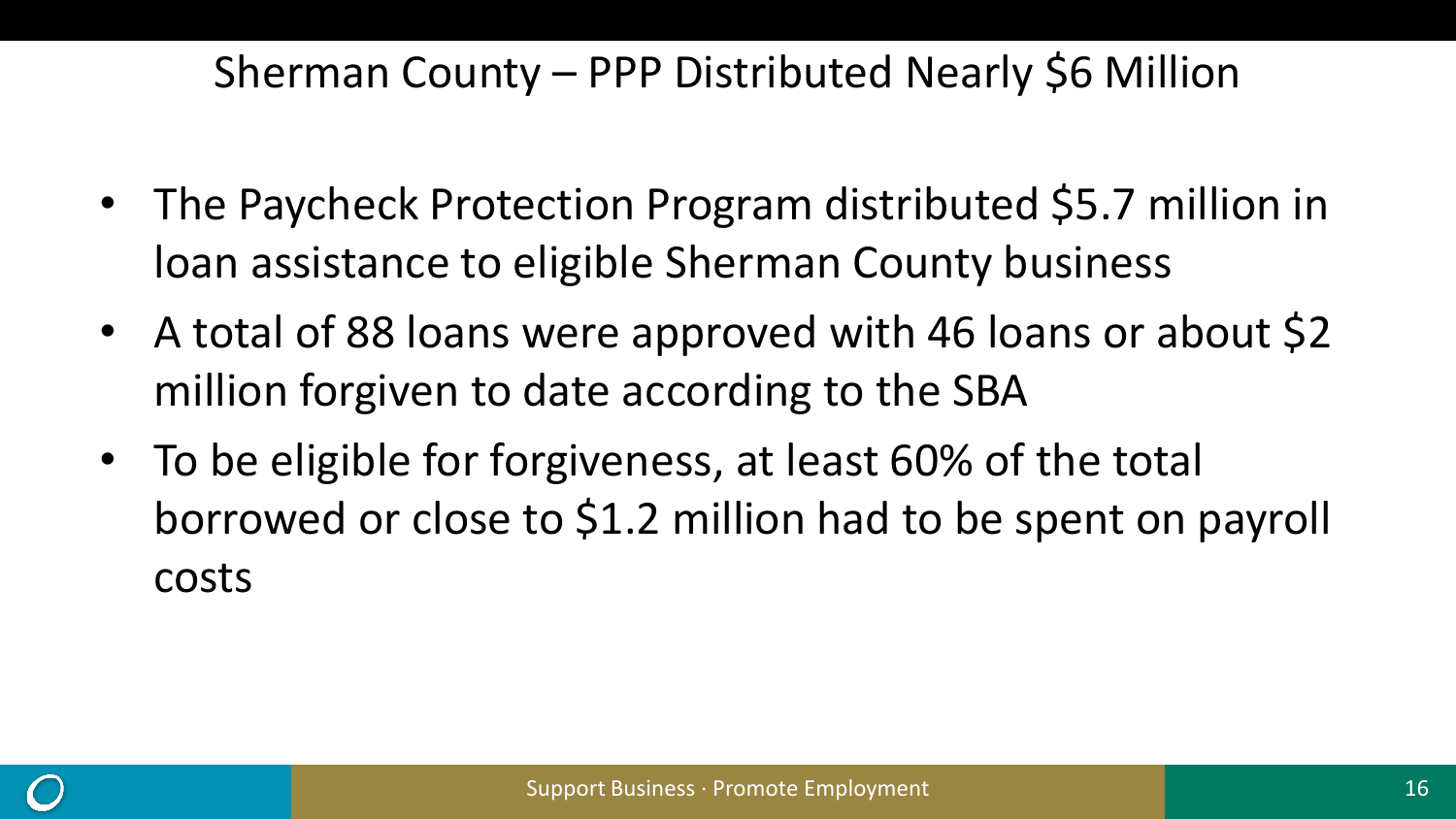#### September 2021 UI Benefit Payment Above Pre-Pandemic Low

#### UI Benefit Payments by Year and Month



Support Business ∙ Promote Employment 17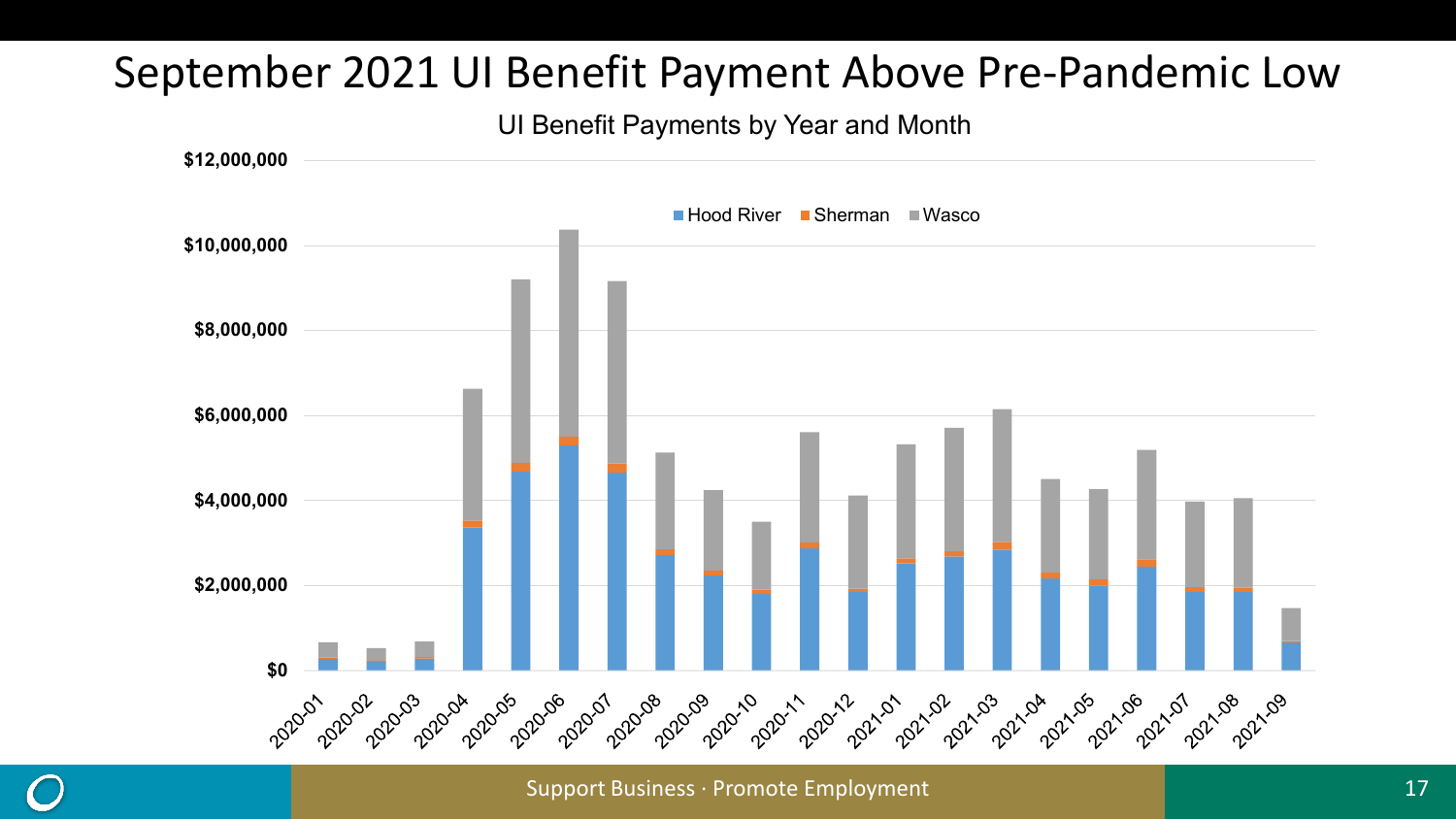#### Nearly \$100 Million Paid over March 2020 – September 2021

|       | <b>Columbia Gorge</b> |             | <b>Hood River County</b> |             | <b>Sherman County</b> |           | <b>Wasco County</b> |             |  |
|-------|-----------------------|-------------|--------------------------|-------------|-----------------------|-----------|---------------------|-------------|--|
|       | UI Payments           |             | Ul Payments              |             | <b>UI Payments</b>    |           |                     | Ul Payments |  |
| Month | 2020                  | 2021        | 2020                     | 2021        | 2020                  | 2021      | 2020                | 2021        |  |
| 01    | \$668,909             | \$5,326,692 | \$278,200                | \$2,523,324 | \$34,651              | \$122,320 | \$356,058           | \$2,681,048 |  |
| 02    | \$528,685             | \$5,715,920 | \$205,171                | \$2,684,265 | \$26,395              | \$122,745 | \$297,119           | \$2,908,910 |  |
| 03    | \$684,222             | \$6,152,646 | \$280,509                | \$2,847,304 | \$39,332              | \$186,776 | \$364,381           | \$3,118,566 |  |
| 04    | \$6,634,751           | \$4,507,800 | \$3,366,946              | \$2,167,499 | \$166,395             | \$135,820 | \$3,101,410         | \$2,204,481 |  |
| 05    | \$9,206,538           | \$4,268,718 | \$4,684,846              | \$1,999,800 | \$205,902             | \$152,089 | \$4,315,790         | \$2,116,829 |  |
| 06    | \$10,375,386          | \$5,191,949 | \$5,301,515              | \$2,444,256 | \$201,220             | \$175,841 | \$4,872,651         | \$2,571,852 |  |
| 07    | \$9,164,298           | \$3,981,163 | \$4,657,106              | \$1,851,076 | \$216,457             | \$114,026 | \$4,290,735         | \$2,016,061 |  |
| 08    | \$5,131,305           | \$4,058,848 | \$2,718,801              | \$1,856,248 | \$135,158             | \$102,700 | \$2,277,346         | \$2,099,900 |  |
| 09    | \$4,244,370           | \$1,471,210 | \$2,238,104              | \$658,332   | \$119,202             | \$39,769  | \$1,887,064         | \$773,109   |  |
| 10    | \$3,504,599           |             | \$1,803,117              |             | \$105,387             |           | \$1,596,095         |             |  |
| 11    | \$5,612,057           |             | \$2,879,033              |             | \$139,587             |           | \$2,593,437         |             |  |
| 12    | \$4,118,791           |             | \$1,854,640              |             | \$76,212              |           | \$2,187,939         |             |  |

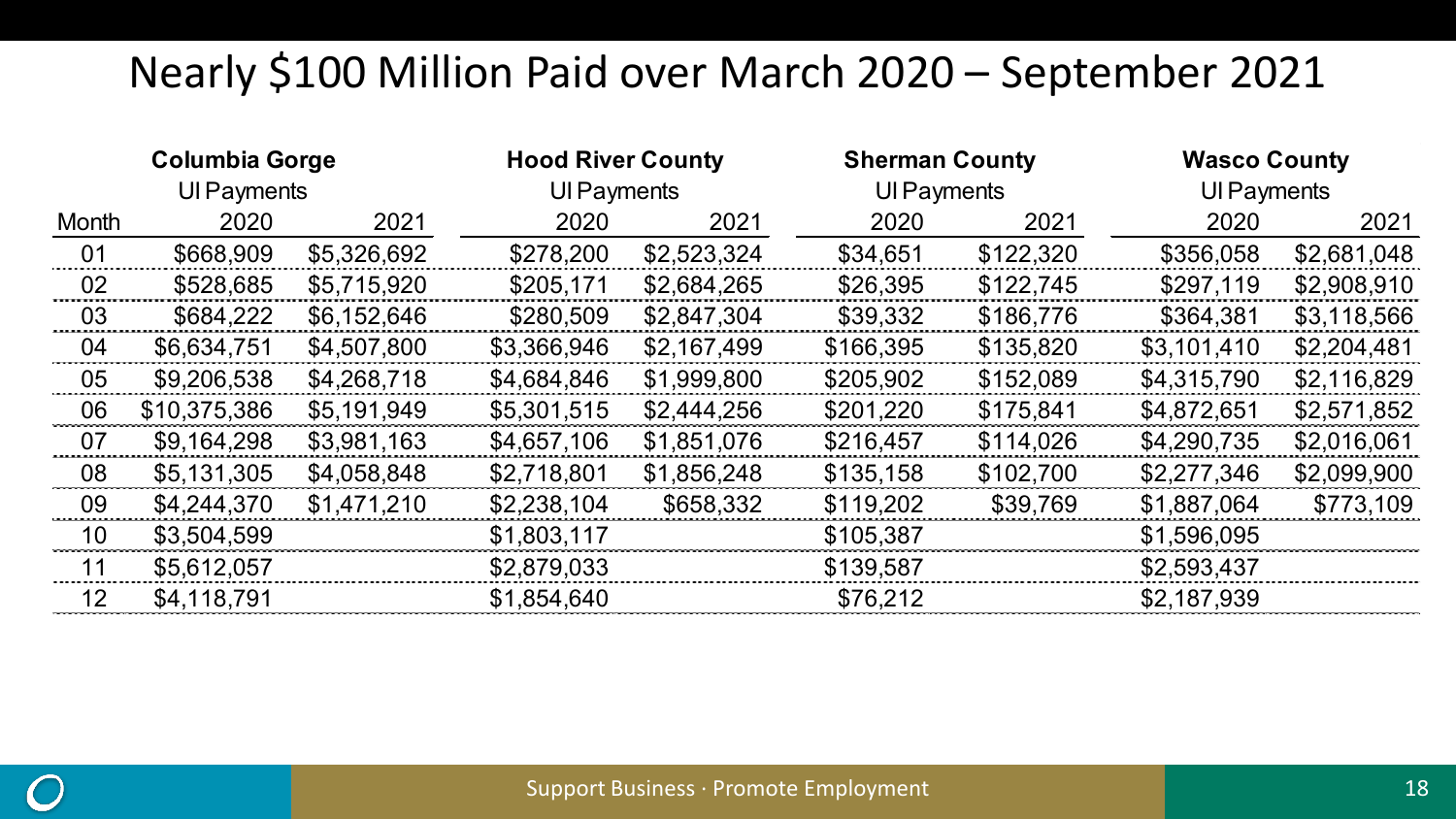### The Great Resignation

Around 5.25 Million Left the Workforce During the Pandemic\*

- Early Retirement of +3 Million Baby Boomers
	- Its much harder for workers in their 50s and 60s to re-enter the workforce after a period of unemployment
	- Some are discouraged from looking
	- others choosing to retire early thanks to rising asset values such as housing and stocks

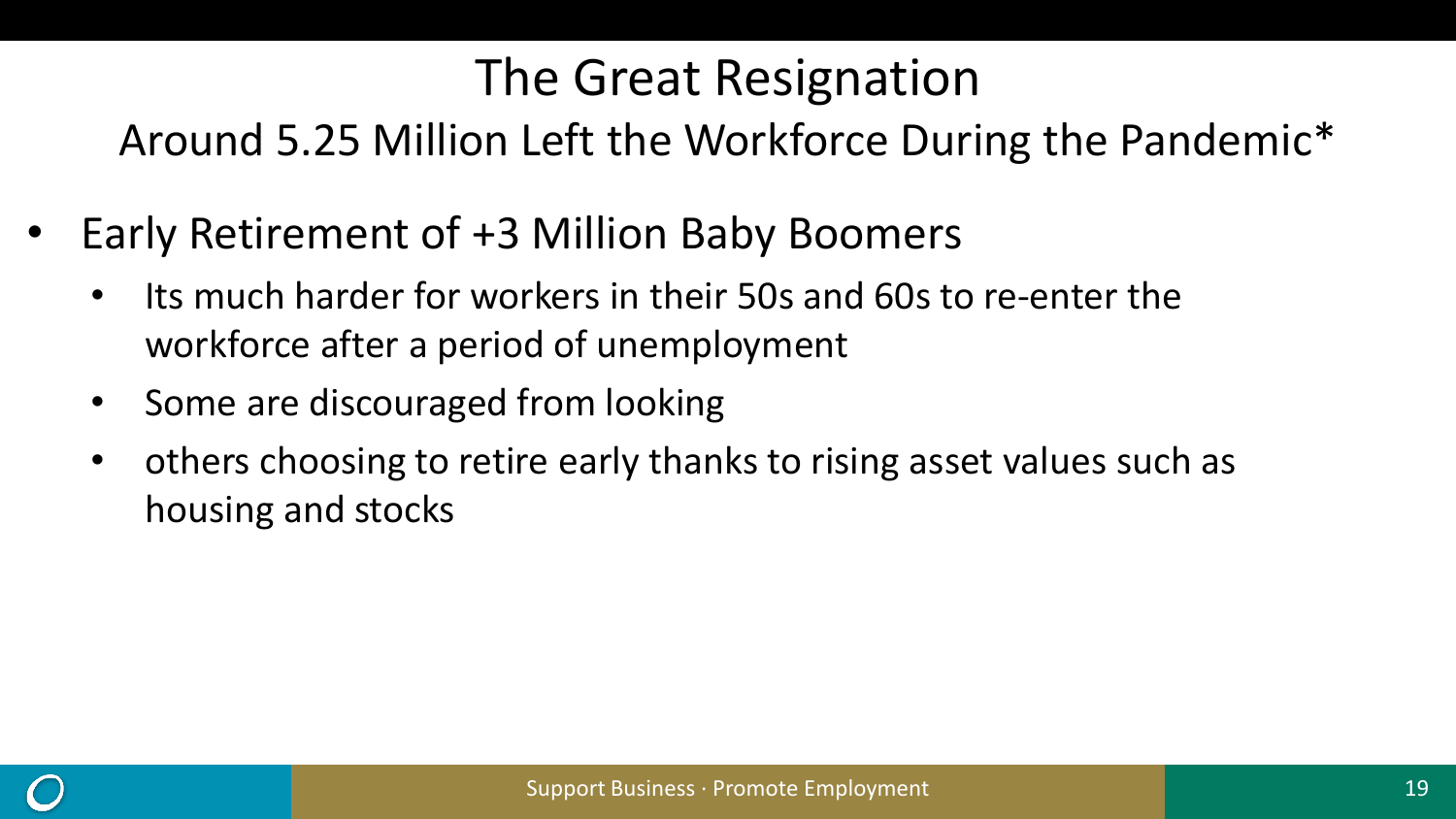### The Great Resignation

#### Around 5.25 Million Left the Workforce During the Pandemic\*

#### Percentage of Retirees in the U.S. Population and the **Baby Boomer Retirement Trend**



NOTE: The percentage of retirees is a 12-month moving average, and the Baby Boomer trend is a cubic trend estimated between January 2008 and February 2020. SOURCE: Current Population Survey and author's calculations.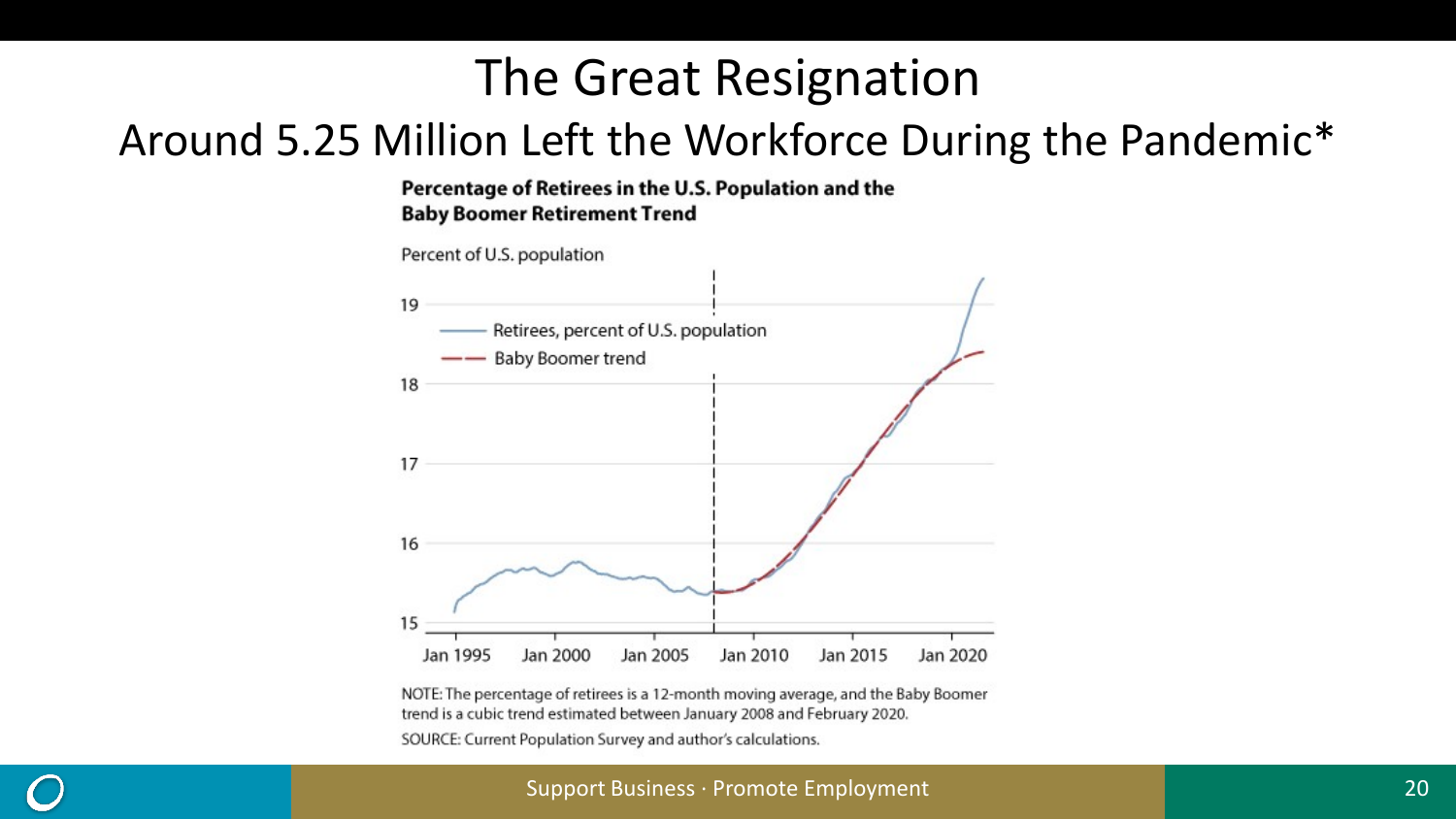## The Great Resignation

#### Around 5.25 Million Left the Workforce During the Pandemic\*

- a record number of job openings the economy's rapid reopening created immense difficulties in matching job openings with potential hires
- ongoing fears of COVID-19 infection
- the pandemic led many to rethink their priorities
- holding out for a better offer thanks to accumulating savings; stimulus payments; rising home values; strong investment returns; or an employed spouse
- acute shortage in child care options, particularly affordable options
- lack of in-person school in recent months